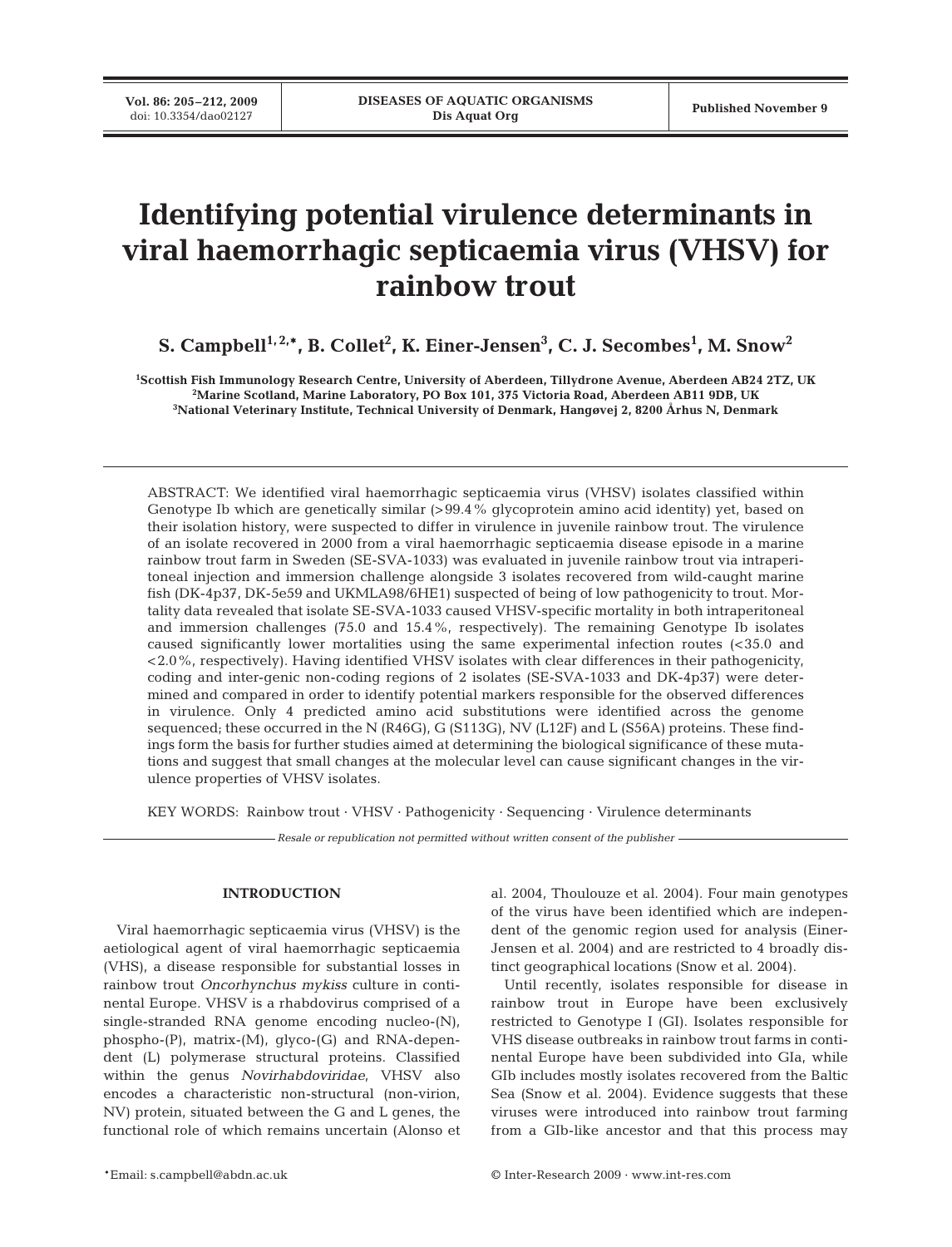have been facilitated by the practice of feeding rainbow trout unpasteurised marine fish products derived from areas where VHSV was enzootic, a practice that was commonplace in the early days of the industry (for a concise review see Skall et al. 2005a). Since GIb isolates are generally of low virulence in rainbow trout, this introduction and spread appears to be associated with an adaptation to causing disease within the environment of rainbow trout culture (Skall et al. 2004). Fish RNA viruses such as VHSV are characterised by having error-prone polymerases and rapid rates of replication. Coupled to selection pressures, these factors undoubtedly contribute to the relatively higher rates of viral evolution observed within aquaculture as compared to those in the natural environment (Einer-Jensen et al. 2004).

The prevalence of VHSV in wild marine fish appears to be relatively high in the Baltic Sea, particularly around the Danish coast (Skall et al. 2005b). Production of marine farmed rainbow trout in this region has apparently resulted in the more recent introduction and possible adaptation of naturally present marine VHSV viruses in farmed fish. Indeed, outbreaks of VHS have been reported in marine-farmed rainbow trout in Finland, Sweden and, more recently, in Norway (Nordblom 1998, Nordblom & Norell 2000, Einer-Jensen et al. 2004, Raja Halli et al. 2006, Brudeseth et al. 2008). Outbreaks in Finland and Sweden have been attributed to GI isolates and further subdivision of this genotype has been suggested to accommodate an increasing diversity of virus isolates (Einer-Jensen et al. 2004, Snow et al. 2004). Interestingly, virus recovered from the recent Norwegian outbreak has since been characterised as GIII (Brudeseth et al. 2008, Dale et al. 2009), a genotype which includes marine viruses enzootic to the North Sea, East Atlantic, Skagerrak and Kattegat (Skall et al. 2004). This represents the first apparent rainbow trout adaptation of a non-GI VHSV isolate.

The Swedish isolates used in the present study were categorised as GIb isolates (SE-SVA-14 and SE-SVA-1033) based on the deduced nucleotide sequence of the glycoprotein gene (Einer-Jensen et al. 2004). Many genetically similar isolates of low pathogenicity to rainbow trout have been recovered from the Baltic marine environment in recent years. The genetic similarity of these viruses with those responsible for the Swedish outbreaks suggests that adaptation within rainbow trout has happened relatively recently in this instance. This provided a unique opportunity to investigate the underlying genetic determinants of differing virulence in these isolates. The present study thus aimed to characterise differences in pathogenicity between these closely related VHSV isolates belonging to GIb. By sequencing coding and intergenic non-coding regions

of the genome between isolates displaying different virulence phenotypes, we exploited a unique opportunity of identifying regions of the viral genome that may influence or determine virulence.

## **MATERIALS AND METHODS**

**Fish.** Before commencement of the experiment, rainbow trout were tested for a range of pathogens associated with salmonid culture and found to be negative. Fry weighing  $4.1 \pm 0.3$  g (mean  $\pm$  SE, n = 10) were reared in the Marine Scotland, Marine Laboratory Research Unit in Aultbea, and transported to the Marine Scotland, Marine Laboratory in Aberdeen, where fish were acclimated for 14 d prior to VHSV challenge. Fish were stocked in aerated freshwater tanks (30 l) maintained at 10°C. Prior to initiating the experiment, fish were starved for 24 h, after which they were maintained on a commercial diet.

**Selection of candidate VHSV isolates.** The selection of isolates was due to their different isolation history and high similarities (>99.4) of the deduced amino acid (aa) sequences of the glycoproteins (GenBank accession nos. AY546623, AY546583, AY546580, AY546631). Information related to the selected isolates is summarised in Table 1.

**Cell lines and propagation of virus.** Viruses (SE-SVA-1033, DK-5e59, DK-4p37 and UKMLA98/6HE1) were propagated at 15°C on 80% confluent monolayers of a low passage bluegill fry cell line (BF-2, ATCC no. CCL-91) in Eagle's minimum essential media (EMEM; Invitrogen) supplemented with 5% foetal bovine serum (FBS). Once full cytopathic effect (CPE) had been observed, the virus was stored at –80°C and a thawed aliquot titrated on BF-2 cells using the TCID50 endpoint method (Reed & Müench 1938, Tafalla et al. 2005).

**Experimental infection to assess mortality induced by different isolates of VHSV.** To enable an assessment of mortality rates, 24 fish were stocked into each of 20 tanks. Fish in duplicate tanks were intraperitoneally (i.p.) infected with isolates SE-SVA-1033 (Tanks 1 and 2), DK-5e59 (Tanks 3 and 4), DK-4p37 (Tanks 5 and 6), UK MLA98/6HE1 (Tanks 7 and 8) or control media (Tanks 9 and 10) in an inoculum volume of 100 µl, representing a dose of  $1.07 \times 10^6$  TCID<sub>50</sub> fish–1. Prior to the injection protocol, trout were anaesthetised by immersion in a bath containing methane tricaine sulphonate (MS-222; concentration =  $0.1 \text{ mg}$ )  $ml<sup>-1</sup>$  for 2 to 3 min, before being injected with either treatment. Fish in duplicate tanks were also exposed to isolates SE-SVA-1033 (Tanks 11 and 12), DK-5e59 (Tanks 13 and 14), DK-4p37 (Tanks 15 and 16), UK-MLA98/6HE1 (Tanks 17 and 18) or control media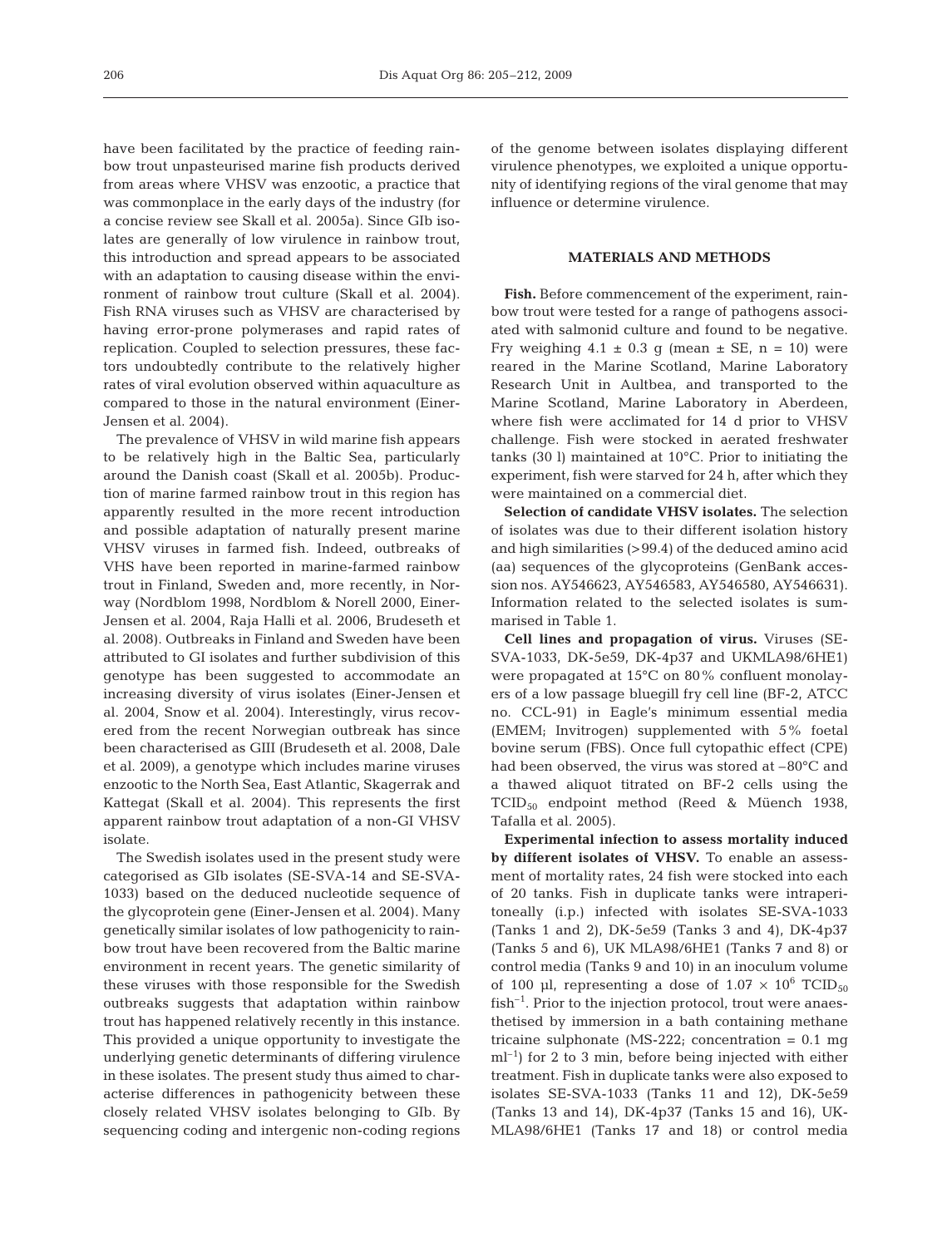|                                                             |          |                  |                        | in their virulence against rainbow trout based on their isolation history. Source indicates original report                                                                                                     |                                           |                  | Table 1. Viral haemorrhagic septicaemia virus (VHSV) isolates used in the present study. Isolates were chosen due to their genetic similarities and suspected differences |
|-------------------------------------------------------------|----------|------------------|------------------------|-----------------------------------------------------------------------------------------------------------------------------------------------------------------------------------------------------------------|-------------------------------------------|------------------|---------------------------------------------------------------------------------------------------------------------------------------------------------------------------|
| VHSV isolate                                                | Genotype | isolated<br>Year | Region of<br>isolation | Host species                                                                                                                                                                                                    | Isolation<br>history                      | Accession<br>no. | Source                                                                                                                                                                    |
| DK-4p37                                                     | Glb      | 1997             | North Sea              | Blue whiting                                                                                                                                                                                                    | Healthy                                   | AY546580         | Snow et al. (1999)                                                                                                                                                        |
| $DK-5e59$                                                   | db       | 1998             | Kattegat               | Micromesistius poutassou<br>Dab                                                                                                                                                                                 | marine fish <sup>a</sup><br>Healthy       | AY546583         | Einer-Jensen et al. (2004)                                                                                                                                                |
| <b>SE-SVA-1033</b>                                          | db       | 2000             | Kattegat               | Limanda limanda<br>Rainbow trout                                                                                                                                                                                | VHSV outbreak <sup>b</sup><br>marine fish | AY546623         | Nordblom & Norell (2000)                                                                                                                                                  |
| UKMLA98/6HE1                                                | đ        | 1998             | North Sea              | Oncorhynchus mykiss<br>Clupea harengus<br>Herring                                                                                                                                                               | marine fish<br>Healthy                    | AY546631         | King et al. (2001)                                                                                                                                                        |
| <sup>p</sup> Found to be highly pathogenic to rainbow trout |          |                  |                        | during experimental immersion challenge of trout (H. Skall unpubl. data)<br><sup>a</sup> Found to be of low pathogenicity to rainbow trout during experimental immersion challenge of trout (Skall et al. 2004) |                                           |                  |                                                                                                                                                                           |

Table 1. Viral haemorrhagic septicaemia virus (VHSV) isolates used in the present study. Isolates were chosen due to their genetic similarities and suspected differences

(Tanks 19 and 20) by immersion using an infectious dose of  $1 \times 10^4$  TCID<sub>50</sub> ml<sup>-1</sup> for a period of 5 h before reestablishing a freshwater normal flow rate  $(50 \, 1 \, h^{-1})$ . Tanks were monitored twice daily for fish showing signs of ill health.

**RNA extraction.** Viral RNA was extracted using the Qiagen QIAamp Viral RNA kit following the recommended protocol. Viral RNA was eluted with 60 µl Buffer AVE and left to sit for 1 min. A final centrifuge at  $8000 \times g$  for 1 min was performed and eluate transferred to a fresh 0.8 ml tube and stored at –20°C.

**Reverse transcription (RT).** First-strand cDNA was synthesised from viral RNA using the ThermoScript<sup>™</sup> RT *Taq* polymerase following the manufacturer's (Invitrogen) recommended protocol. Briefly, a 0.8 ml tube containing 1 µl random hexamers, 9 µl RNA and 1 µl PCR-grade  $dH_2O$  (Sigma) was incubated at 65 $^{\circ}$ C for 5 min before being immediately transferred to ice. After a brief centrifugation, the following reagents were added: 4 µl 5' cDNA synthesis buffer, 1 µl 0.1 M dithiothreitol (DTT), 1  $\mu$ l dH<sub>2</sub>O and 1  $\mu$ l Thermo-Script<sup>™</sup> RT (15 U  $\mu$ l<sup>-1</sup>). Tubes were then incubated at room temperature (25°C) for 10 min prior to mixing thoroughly using a bench-top vortex, and then incubated at 50°C for 1 h. The RT reaction was heated to 85°C for 5 min to terminate the reaction and immediately transferred and stored at –20°C.

**PCR and product purification.** Triplicate PCR reactions were conducted on each sample to produce a consensus nucleotide sequence per isolate, using primers for each gene designed based on GIb published sequences available in GenBank. The sequencing strategy consisted of amplifying each of the genes individually along with the intergenic regions, with an approximate 100 bp overlap between products to enable successful alignment of generated sequences. In the case of the L gene (approximately 6 kb), the gene was divided into 5 regions for amplification purposes (4 products of approximately 1.5 kb, and a 637 bp product at the 5'-end). Briefly, 1 µl of product was added to the PCR master mix which consisted of 17.55 µl dH<sub>2</sub>O, 2.5 µl NH<sub>4</sub> 10× PCR buffer, 0.75 µl MgCl2 50 mM, 0.5 µl dNTPs 10 mM, 0.2 µl *Taq* polymerase and 0.5 µl each forward and reverse primers (28 pmol). The PCR conditions were an initial denaturation cycle of 94°C for 2 min, then 35 cycles of 94°C for 1 min, 50 to 55°C for 1 min and 72°C for 1 min 30 s, and a single elongation cycle at 72°C for 10 min before holding at 4°C. PCR products were run on tris-borate-EDTA (TBE) ethidium bromide impregnated gels at 100 V for 50 min, and products visualized using UV light. Products were excised and purified using a Qiagen MinElute kit following the manufacturer's recommended protocol. The product was eluted by adding 20 µl of molecular grade  $dH_2O$  (Sigma) and allowing to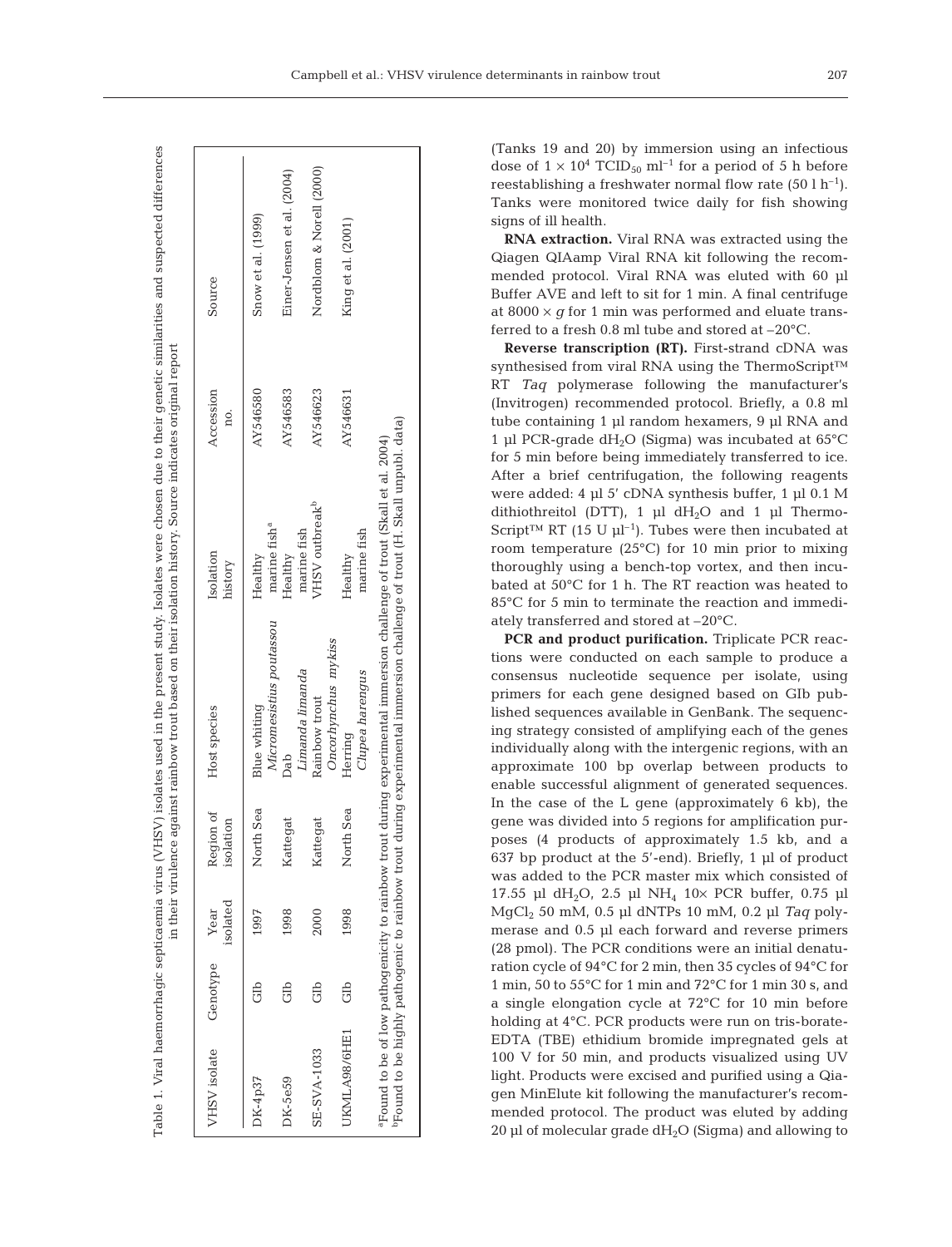stand for 1 min before being centrifuged at 8000 × *g* for 1 min. Eluate was transferred to a clean 1.5 ml tube and stored at –20°C. DNA quantity was established using a NanoDrop ND-1000 spectrophotometer.

**Sequencing of the amplicons.** Products were sequenced using a Beckman Coulter CEQTM 8800 DNA Analysis System following the manufacturer's recommended methods for sequencing and subsequent precipitations. Additional sequencing of the G gene from virus recovered directly from infected kidney tissue of dead fish was conducted to confirm that the consensus sequence determined from the challenge isolates reflected that which was actually responsible for the observed mortality (data not shown).

**Assembling and comparing isolate sequences.** Sequence runs were visually checked and verified using Sequencher<sup>TM</sup> (version 4.5) and assembled based on the consensus nucleotide sequences generated. Primer sequences were eliminated from the analysis. Comparative analysis of isolates was performed using the Clustal W programme available from the European Molecular Biology Laboratory European Bioinformatics Institute (EMBL-EBI) (www.ebi.ac.uk/ clustalw/). Nucleotide sequences were translated into aa sequences using the Transcription and Translation Tool available from Attotron Biosensor Corporation (www. attotron.com/cybertory/analysis/trans.htm). Observed point mutations at the aa level were determined for remaining isolates (DK-5e59 and UKMLA98/6HE1) following the protocol detailed above.

#### **RESULTS**

#### **Mortality study**

Mean cumulative mortalities resulting from the challenges are shown in Figs. 1 & 2. Rainbow trout i.p. infected with the SE-SVA-1033 isolate incurred a cumulative mortality of 75% (Fig. 1), with the majority of fish lost between 6 and 10 d post-virus exposure. Cumulative mortality attributable to this isolate was similar to the typical mortality course for pathogenic freshwater VHSV isolates (Meyers & Winton 1995, Skall et al. 2004). The remaining isolates DK-5e59, DK-4p37 and UKMLA98/6HE1 resulted in cumulative mortalities of 34.6, 23.1 and 19.2%, respectively. The time-course of mortality in this group of isolates was similar to that observed in fry challenged with SE-SVA-1033; however, cumulative mortality was considerably reduced. No mortality was recorded in the negative control immersion group, thus validating the infection strategy. Chi-squared analysis of remaining treatment groups revealed there was a statistically significant difference in the mortality rates incurred



Fig. 1. *Oncorhynchus mykiss*. Mean cumulative mortality (%) versus time in rainbow trout exposed to viral haemorrhagic septicaemia virus isolates SE-SVA-1033, DK-5e59, DK-4p37 or UKMLA98/6HE1 via intraperitoneal injection of 50 µl at a dose of  $1.07 \times 10^7$  TCID<sub>50</sub> ml<sup>-1</sup>. Media was administered to a negative control group and in all cases tanks were duplicated. The length of the trial was 30 d



Fig. 2. *Oncorhynchus mykiss*. Mean cumulative mortality (%) versus time in rainbow trout exposed to viral haemorrhagic septicaemia virus isolates SE-SVA-1033, DK-5e59, DK-4p37 or UKMLA98/6HE1 via immersion challenge with a dose of  $10^4$  TCID<sub>50</sub> ml<sup>-1</sup> for 5 h. Media was administered to a negative control group and in all cases tanks were duplicated. The length of the trial was 30 d

between treatments ( $χ² = 42.10$ , df = 3, p < 0.001). A further test only incorporating mortality rates from trout challenged with low virulent isolates revealed no significant difference between treatments ( $\chi^2$  = 3.45,  $df = 2$ ,  $p > 0.05$ ). Trout challenged with the SE-SVA-1033 isolate by immersion incurred a cumulative mortality of 15.4%, whereas the only other recorded mortality in the immersion challenge was a single fish loss (1.9%) from one of the UKMLA98/6HE1 tested tanks (Fig. 2).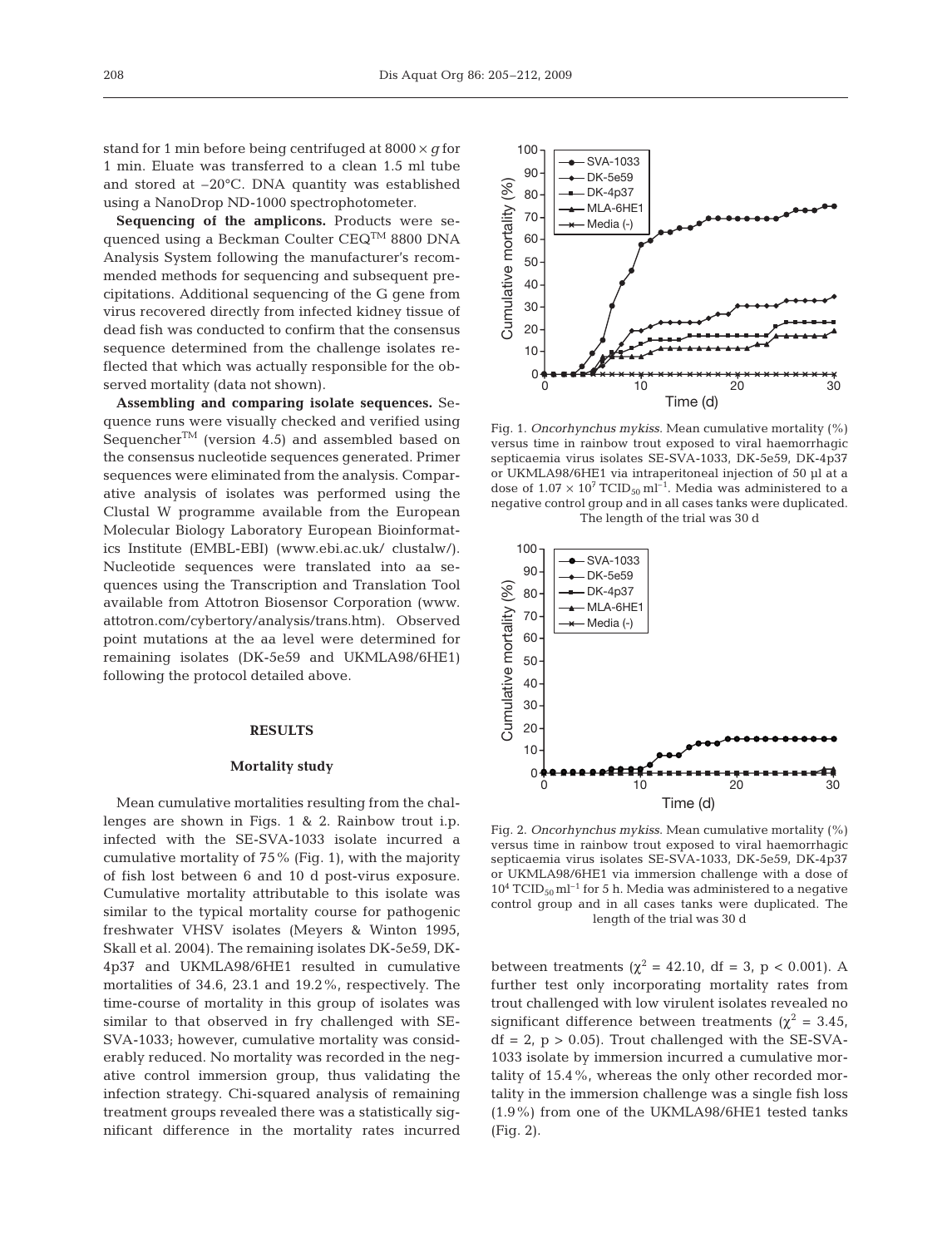## **Comparative analysis of sequencing data**

The complete coding regions for VHSV isolates SE-SVA-1033 and DK-4p37 were determined and submitted to GenBank (accession nos. FJ460591 and FJ460590, respectively). Generated and aligned sequences revealed the anticipated 6 open reading frames (ORFs), encoding 6 proteins (Table 2). Excluding the RNA 3' lead terminus and 5' terminal trailer regions, a total sequence of 10 845 nucleotides (nt) was obtained. Within the coding region, comparative analysis between sequences revealed a high genetic similarity, with only 16 nt substitutions between isolates (Table 2). Further comparative analysis of the deduced aa sequence data within the coding regions revealed 4 aa substitutions, a divergence of 0.1% between isolates. There were single aa substitutions recorded within each of the N-(Arg46Gly), G-(Ser113Gly), NV- (Leu12Phe) and L-(Ser56Ala) proteins. In addition, data revealed the genetic identity of the P and M proteins at the aa level. Within the 5 intergenic noncoding regions (approximately 4.7% of the genome sequenced), ranging in lengths of between 74 and 127 nt, there was a single nucleotide substitution (0.2%) situated 100 nt downstream of the P gene between the isolates sequenced. Comparison of the SE-SVA-1033 and DK-4p37 isolate sequences with the complete genomic sequence of another GIb isolate (UK-96-43) revealed similarity (at the aa level) between isolates as follows: N (99.8, 100%), P (99.5%), M (100%), G (99.2, 99.0%), NV (99.2, 100%) and L (99.9, 99.95%), respectively.

## **Identified point mutations across a range of isolates**

Screening of all isolates in the present study for the presence of the single aa substitutions observed between isolates DK-4p37 and SE-SVA-1033 indicated that only mutations within the N and L proteins could be correlated with the high virulent phenotype (Table 3).

### **DISCUSSION**

The present study sought to characterise the virulence of several closely related GIb isolates in rainbow trout, which were expected to differ in virulence, in order to identify candidate virulence determinants in rainbow trout. The expected virulent isolate was selected based on its recovery from a VHS disease episode in rainbow trout in 2000 and earlier infectivity trials. The remaining isolates were obtained from healthy wild marine fish in the locality; these isolates are generally known to be of low virulence to rainbow trout, but are thought to have the potential for introduction and adaption to the host species within marine rainbow trout farms (see Einer-Jensen et al. 2004, Skall et al. 2004).

Results of the infection trial confirmed the relatively high virulence of isolate SE-SVA-1033 irrespective of infection protocol. Immersion mortality rates herein were similar to unpublished mortality data reported by Skall et al. (2004), whereby an immersion challenge of isolate SE-SVA-1033 was performed on rainbow trout fingerling at a dose of  $2 \times 10^4$  TCID<sub>50</sub> ml<sup>-1</sup> resulting in 20.0%

Table 2. Comparative analysis of (a) nucleotide (nt) and (b) amino acid (aa) substitution rates between 2 viral haemorrhagic septicaemia virus (VHSV) isolates (SE-SVA-1033 and DK-4p37) with different virulence properties

| Gene $3'$ - $5'$ | Product size (nt)                                   | Substitution (n) | Identity $(\% )$ | Starting position | End position               |
|------------------|-----------------------------------------------------|------------------|------------------|-------------------|----------------------------|
| N                | 1215                                                | 4                | 99.7             | 1                 | 1215                       |
| P                | 669                                                 | 2                | 99.7             | 1314              | 1982                       |
| М                | 606                                                 | $\Omega$         | 100              | 2100              | 2705                       |
| G                | 1524                                                |                  | 99.9             | 2794              | 4317                       |
| <b>NV</b>        | 369                                                 | 2                | 99.5             | 4392              | 4760                       |
| L                | 5958                                                | 7                | 99.9             | 4888              | 10845                      |
| Combined         | 10341                                               | 16               | 99.8             |                   |                            |
|                  |                                                     |                  |                  |                   |                            |
|                  | (b) Amino acid substitution SE-SVA-1033 vs. DK-4p37 |                  |                  |                   |                            |
| Gene $3'$ - $5'$ | Product size (aa)                                   | Substitution (n) | Identity $(\% )$ | Substituted (aa)  | Substitution position (aa) |
| N                | 404                                                 |                  | 99.8             | $Gly-Arq$         | 45                         |
| P                | 222                                                 | $\Omega$         | 100              |                   |                            |
| М                | 201                                                 | $\Omega$         | 100              |                   |                            |
| G                | 507                                                 |                  | 99.8             | $Gly-Ser$         | 113                        |
| <b>NV</b>        | 122                                                 |                  | 99.2             | Phe-Leu           | 12                         |
| L                | 1985                                                |                  | 99.95            | $Ala-Ser$         | 56                         |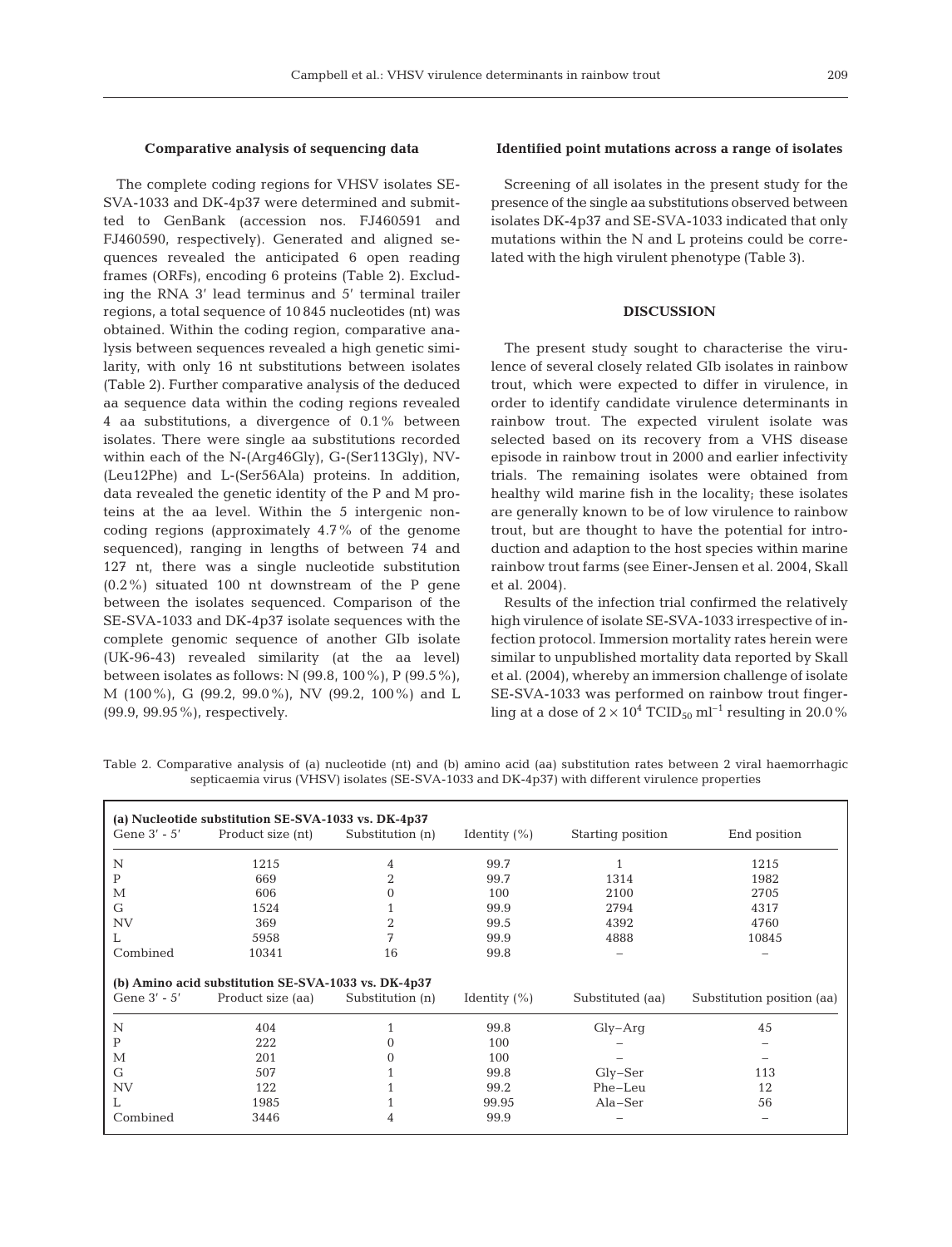| Gene      | $DK-4p37$  | DK-5e59    | SE-SVA-1033 | UKMLA98/6HE1 | Residue (aa) position |
|-----------|------------|------------|-------------|--------------|-----------------------|
| N<br>G    | Gly<br>Gly | Gly<br>Ser | Arg<br>Ser  | Gly<br>Ser   | 46<br>113             |
| <b>NV</b> | Phe        | Leu        | Leu         | Phe          | 12                    |
| ∸         | Ala        | Ala        | Ser         | Ala          | 56                    |

Table 3. Amino acid (aa) substitutions recorded between 4 GIb isolates across the N, G, NV genes and partial sequence of the L gene (67 to 486 nucleotides). Isolates were chosen based on their isolation history

cumulated mortality. Fish succumbing to VHSV infection displayed the characteristic pathological symptoms of *Rhabdoviridae* infection (Essbauer & Ahne 2001). While mortalities were recorded from fish inoculated with the remaining isolates via i.p. injection, significantly reduced mortality rates indicated these isolates were less virulent. The immersion challenge results supported this interpretation, as do results obtained in previous challenges using VHSV isolates recovered from wild-caught marine fish (Dixon et al. 1997, Skall et al. 2004, Brudeseth et al. 2008). Having tested the virulence of all 4 isolates in rainbow trout, the SE-SVA-1033 isolate and the isolate having the most similar G gene sequence, DK-4p37, were selected for comparative sequence analysis of their entire coding regions. Unlike the Swedish strain obtained from a VHS disease episode in 2000, isolate DK-4p37 was recovered from asymptomatic blue whiting *Micromesistius poutassou* taken from the North Sea in 1997 (Snow et al. 1999, King et al. 2001, Einer-Jensen et al. 2004, Skall et al. 2004).

Aligned sequences revealed the RNA genome sequenced comprised 10 845 nt, of which 10 338 nt (95.35%) encoded 6 genes (3'-N, P, M, G, NV, L-5'), as previously reported by Betts & Stone (2000). Collectively across coding regions, comparative analysis revealed only 16 nt substitutions, leading to the substitution of 4 aa between predicted proteins. This indicated a divergence between isolates of just 0.1%, potentially revealing areas of the genome where virulence determinants might be located. This finding substantiates the notion proposed by Betts & Stone (2000) that only a few aa substitutions are necessary to increase the pathogenicity of the virus. Intriguingly, there was complete identity of the deduced aa sequence of the P and M genes between isolates, with only 2 (0.3%) silent nt substitutions identified in the P gene, suggesting that the observed differences in virulence may not be attributable to these genes.

Previous studies have successfully identified virulence determinants in another rhabdovirus, rabies virus (RV), whereby a single aa point mutation at residue 333 within the G protein was sufficient to have shown a dramatic impact on virulence (see Shimizu et al. 2007). Takayama-Ito et al. (2006) also identified an additional 3 residues in the G protein at positions 242, 255 and 268 responsible for virulence in mice. The close proximity of these residues led to speculation as to their importance in the stability of an epitope within the G protein crucial to RV virulence in mice. While this evidence reflects the importance of the G gene in effecting virulence, it also emphasizes the notion that only a few aa substitutions are necessary to determine virulence amongst rhabdoviruses for a prescribed host. Sequencing data previously available for the G protein of both isolates of VHSV used here identified 2 nt substitutions leading to a single aa substitution (Ser113Gly position; 0.2%); this finding was further verified in the present study, both from infected cells and harvested tissue. The G protein is responsible for host cellular entry of the virus by means of receptormediated endocytosis, is the target molecule for neutralizing antibodies (Boudinot et al. 2004), and has already been demonstrated to play a decisive role in determining the virulence of VHSV (Béarzotti et al. 1995, Stone et al. 1997). The position of this mutation proved interesting. Mas et al. (2002) had already described a VHSV enhancer peptide spanning the region between residues 99 and 113 of the G gene and, intriguingly, the mutation detected between isolates tested in the present study fell within this region, occurring at the latter end of this domain. However, analysis of published sequences revealed the DK-4p37 G gene was genetically identical to another rainbow trout virulent Swedish isolate, SE-SVA-14 (accession no. AY546622), which had also been shown to be highly virulent. Indeed, an initial pilot study testing the SE-SVA-14 and SE-SVA-1033 isolates via i.p. or immersion at a higher dose  $(9.67 \times 10^6 \text{ TCID}_{50} \text{ fish}^{-1}$ ,  $1 \times$  $10^5$  TCID<sub>50</sub> ml<sup>-1</sup> 5 h, respectively) revealed high mortalities (100 and 91.7% i.p. and 58.3 and 58.3% immersion) in rainbow trout fry (approximately 1.7 g) taken from the same stock (S. Campbell unpubl. data). These data suggest that the mutation Gly-113-Ser is not a virulence determinant. The fact that this mutation is not conserved across the remaining isolates sequenced in the present study (DK-5e59 and UKMLA98/6HE1) further supports this conclusion.

Numerous nt substitutions were recorded in the N and NV genes (4 and 2, respectively), leading to single aa substitutions within each gene (0.3 and 0.8%,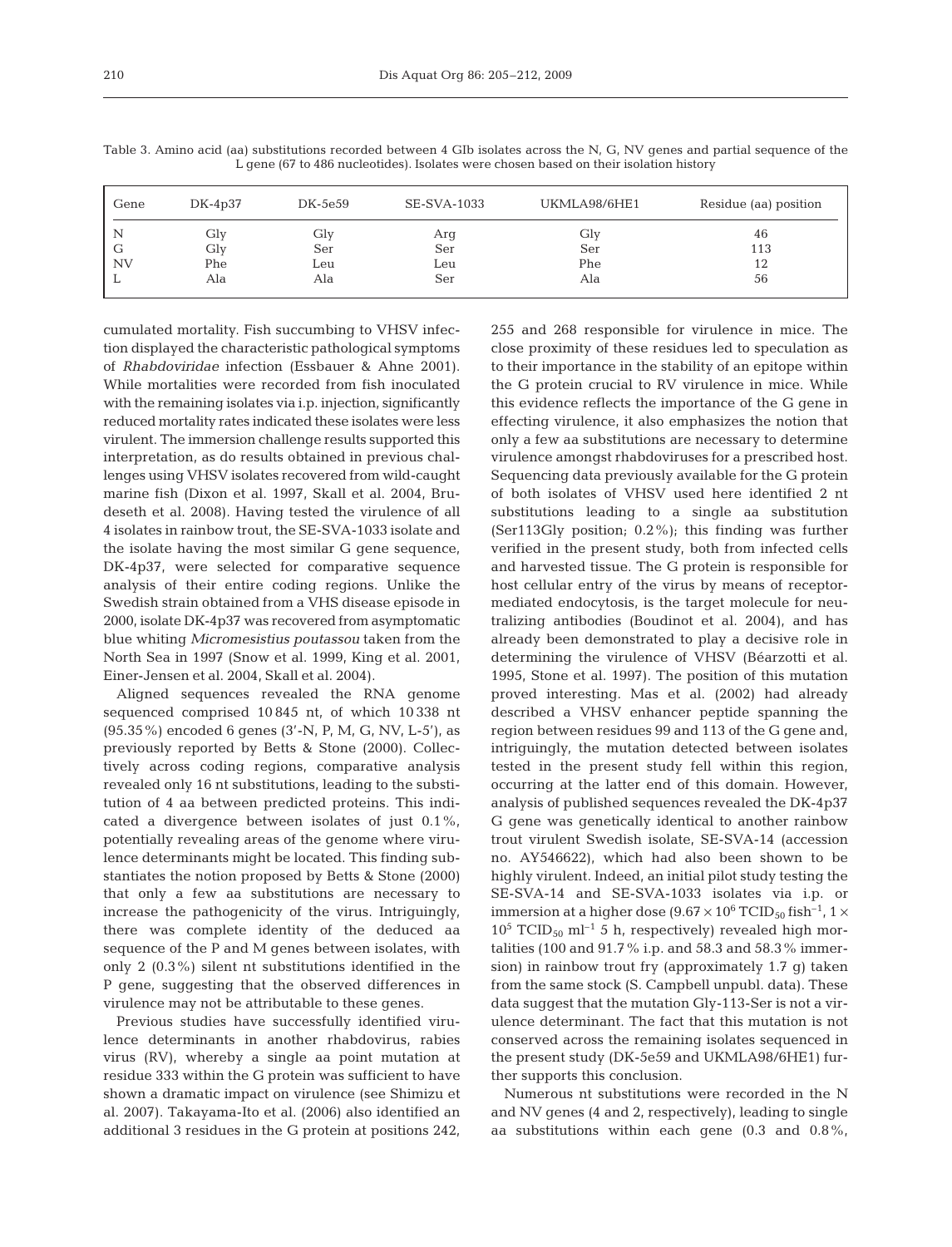respectively). The function nucleoproteins play in virulence within rhabdoviruses is far from being understood (Shimizu et al. 2007). Structurally associated and tightly bound to viral genomic RNA (Leong et al. 1983, Said et al. 1998), the N protein facilitates encapsulation of the viral RNA genome (Zhang et al. 2008). Positioning of the substitution Arg46Gly revealed it was not within the central portion of the nucleocapsid protein which has been reported to be particularly important in binding the RNA genome (Said et al. 1998, Betts & Stone 2000). This point mutation was unique to isolate SE-SVA-1033 across the range of isolates tested. Because the N protein has functional roles in the transcription and replication of the virus (see Zhang et al. 2008), the mutation could contribute to the virulence of isolate SE-SVA-1033, although this requires further investigation.

Further downstream, a single substitution (Phe12- Leu) was the only aa substituted in the NV protein between isolates. In addition to SE-SVA-1033, isolate DK-5e59 was the only remaining isolate to encode a Phe at this point mutation. Due to the relatively small size of the viral genome (approximately 11 000 nt), Alonso et al. (2004) postulated the NV gene (369 nt) must have an important role in viral replication, although it was not essential for pathogenesis in snakehead rhabdovirus (SHRV). However, Thoulouze et al. (2004) showed the gene to be essential for pathogenicity of another salmonid rhabdovirus, infectious haematopoietic necrosis virus (IHNV), whereby removal of the NV gene significantly reduced the virulence of the virus for rainbow trout, as also demonstrated by Brémont (2005). In addition to running an *in vivo* study characterising the pathogenicity of IHNV, an *in vitro* study demonstrated the necessity of the NV gene for efficient replication of the virus in cell culture (Thoulouze et al. 2004). The biological significance of the substitution within this gene in determining virulence cannot be fully elucidated until the functional role of the gene is established.

Located further downstream of the NV gene, consisting of 5958 nt (1985 aa), the L gene had 7 nt substitutions between the isolates, but these resulted in only a single aa substitution (Ser56Ala; 0.1%). This point mutation was unique to isolate SE-SVA-1033 amongst those characterised. Primarily associated with the copying of genomic RNA during viral transcription and replication, the L protein is highly conserved, reflecting the functional constraints on the protein (Betts & Stone 2000). Whether the mutations observed play a decisive role in determination of virulence is unclear, although one could postulate that any such role might be expected to be related to replication efficiency of the virus.

During the undertaking of the present study, the assumption had been that virulent determinants would more likely be located within the coding regions of respective genes. While the present study did sequence the intergenic regions, sequencing of the terminal regions (167 and 151 nt, respectively) as described by Schütze et al. (1999) was not undertaken. However, it would be impossible to suggest that virulence determinants could not be located within these regions, and this remains a potential area of further research.

Despite numerous nt substitutions across the entire coding region  $(n = 16)$ , most did not change the deduced aa sequences, as previously discussed by Betts & Stone (2000). Sequences generated in the present study could be combined with those sequences generated from further studies of genetically similar isolates to identify candidate genes or genetic changes that may prove beneficial in later *in vitro* studies, e.g. reverse genetics systems that allow for the manipulation of RNA viruses (Wu & Rupprecht 2008). These techniques provide researchers with an opportunity to decipher the potential influences a particular sequence will have on the overall phenotype. Subsequent transfection trials on specific cell lines using plasmids carrying specific genes of interest could allow researchers to establish the biological function and significance of respective genes with regard to virulence. Successful identification of these virulence determinants could lead to the development of improved control strategies and routine diagnostic tools to differentiate between isolates with different virulence properties.

In conclusion, comparative sequence analysis confirms the close genetic relationship (99.9%) between a VHSV isolate recovered from a VHS disease episode (SE-SVA-1033) with that of a naturally occurring VHSV isolate in a marine species (DK-4p37). Sequencing revealed only 4 aa substitutions between isolates, which may, in isolation or in synergy, represent determinants of virulence for isolate SE-SVA-1033 in rainbow trout. Although the present study is unable to conclusively identify which aa substitutions are responsible for influencing VHSV virulence, it provides a sound basis for further studies aimed at understanding the biological significance of such mutations in determining the virulence of VHSV.

*Acknowledgements.* We thank A. Hellström for providing the Swedish isolates (SE-SVA-1033 and SE-SVA-14) and the staff from the Marine Scotland, Marine Laboratory Fish Behaviour Unit for assisting greatly with the experimental setup and maintenance of fish throughout the study period. This work was supported by a Biotechnology and Biological Sciences Research Council Case Award from Genesis-Faraday. Additional Accession numbers for isolates Dk-5e59 and UKMLA98/6HE1 for the N gene (GQ325429; GQ325431), NV gene (GQ184825; GQ184827) and partial L gene (GQ325425; GQ325427), respectively.